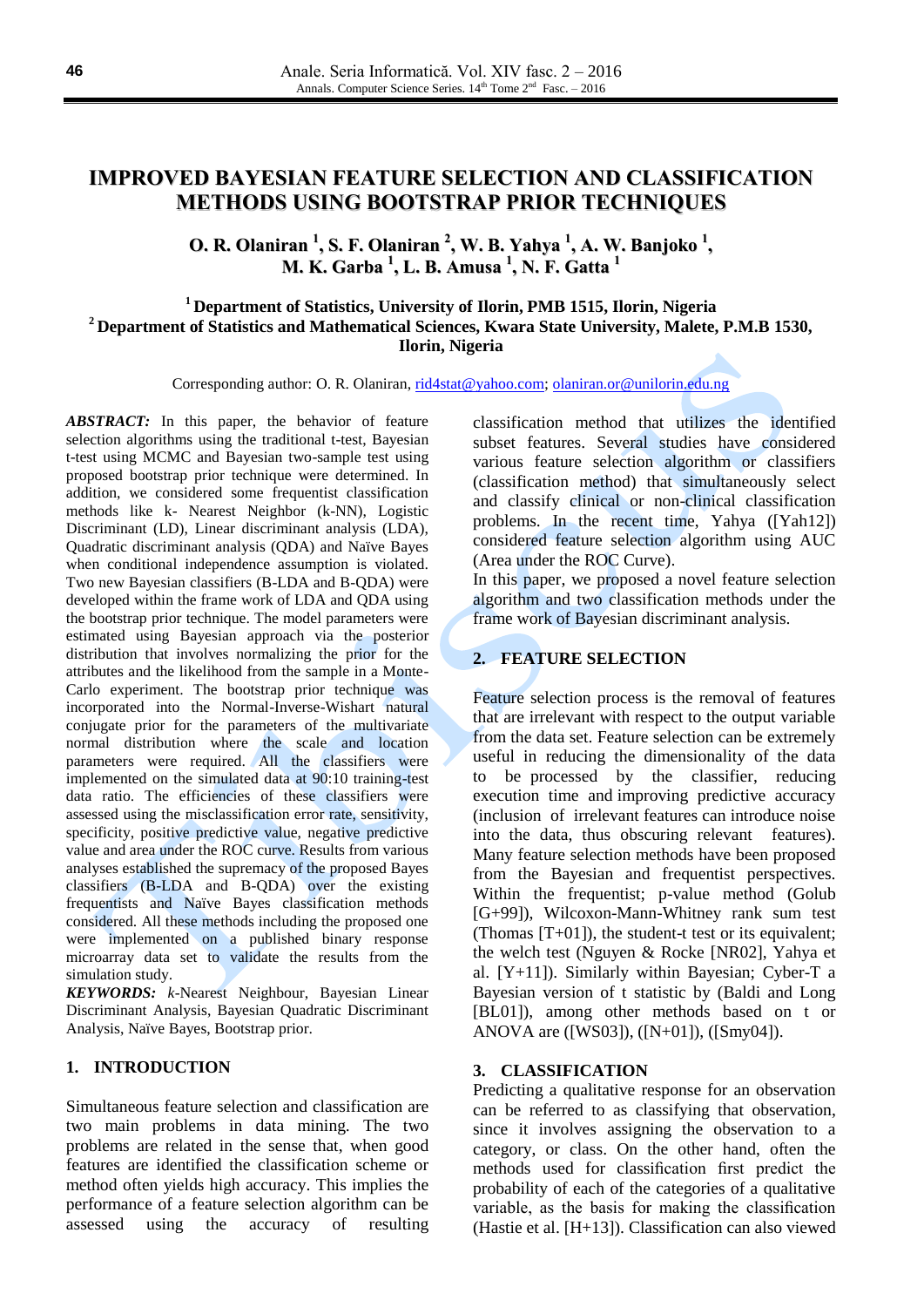from the Bayesian and frequentist perspective with distinction only in the incorporation of prior information to the information observed from the data. Some frequentist classification methods are Logistic Discriminant (LD), *k*-Nearest Neighbour (*k*-NN), Support Vector Machine (SVM) and Artificial Neural Network (ANN) ([D+02]; [SS05]; [Vap98]). Bayesian classifiers are, Linear and Quadratic Discriminant Analysis (LDA & QDA), Bayesian Network ([H+13]; [Bar12]).

# **4. METHODOLOGY**

#### *4.1. The proposed feature selection algorithm*

We considered two class problem with  $c = c_1, c_2$ where each feature  $X_j$   $j = 1, \ldots, q$  can be partition into two namely  $X_{0j}$  and  $X_{1j}$ . Often, within two samples testing paradigm assumption of independency and normality are required, that is,

$$
x_{\mathbf{1}_{c}j}, x_{\mathbf{2}_{c}j}, \qquad \ldots, x_{n_{c}j} \sim N(\mu_{c}, \sigma_{c}^{2})
$$

The quantity really of interest is the posterior distribution of

$$
\delta = \mu_{c_1} - \mu_{c_2}
$$

The hypothesis of interest under this scenario might be of the form

$$
H_{\mathbf{0}}: \delta = \mathbf{0} \quad \text{against } H_{\mathbf{1}}: \delta \neq \mathbf{0} \tag{1}
$$

Testing the above hypotheses in (1) using the Bayesian method requires computing  $p(\delta|D)$  define as the posterior distribution of  $\delta$  given data *D* ([Lee12]). To achieve this, we can estimate the posterior distribution of the parameters  $\mu_{c_1}$  and  $\mu_{c_2}$ separately using conjugate prior technique. The conjugate Bayes estimation procedure for estimating parameters  $\mu$  and  $\sigma^2$  of a normal random sample  $D = x_1, x_2, \ldots, x_n$  requires estimation of the posterior distribution of  $\mu$  and  $\sigma^2$  given D. The posterior density following Bayes theorem is;

$$
p(\mu, \sigma^2 | D) = \frac{p(\mu, \sigma^2) * p(D | \mu, \sigma^2)}{\int_{\mu} \int_{\sigma^2} \mathbb{I} p(\mu, \sigma^2) * p(D | \mu, \sigma^2) d\mu d\sigma^2}
$$
(2)

Bolstad ([Bol04]), Murphy ([Mur07[) and Lesaffre & Lawson ([LL13]) among others used the Normal-Gamma;  $NG(\mu_0, n_0, \alpha_0, \beta_0)$  natural conjugate prior for  $\mu$  and  $\lambda = \sigma^{-2}$  given as;

$$
p(\mu, \lambda) = \frac{[\lambda n_0]^{\frac{2}{2}}}{\sqrt{2\pi}} \exp\left[-\frac{\lambda n_0}{2} (\mu - \mu_0)^2\right] \times \frac{\beta_0^{\alpha_0} \lambda^{\alpha_0 - 1} \exp(-\lambda \beta_0)}{\Gamma \alpha_0} \tag{3}
$$

The posterior distribution is of the form . Where,  $n_0 + n$ ; ;  $\frac{a_n - a_0}{2}$  and

Thus the Bayes estimate of  $\mu$  is;

$$
\hat{\mu} = \frac{n_{\mathbf{0}}\mu_{\mathbf{0}} + n\bar{x}}{n_{\mathbf{0}} + n}
$$
(4)

Similarly, the Bayes estimate of  $\sigma^2$  is determined by;

$$
\hat{\sigma}^2 = \frac{\beta_0 + \frac{1}{2} \sum_{i=1}^n (x_i - \bar{x})^2 + \frac{n_0 n (\bar{x} - \mu_0)^2}{2(n_0 + n)}}{\alpha_0 + \frac{n}{2}} \tag{5}
$$

The empirical Bayes version of the above estimate involves estimating the prior parameters  $\pi = (\mu_0, n_0, \alpha_0, \beta_0)$  from the data. Thus the empirical Bayes estimate of  $\mu$  and  $\sigma^2$  are;

$$
\hat{\mu}_{EB} = \frac{\hat{n}_{\mathbf{0}} \hat{\mu}_{\mathbf{0}} + n\overline{x}}{\hat{n}_{\mathbf{0}} + n} \tag{6}
$$

and,

$$
\hat{\sigma}_{EB}^2 = \frac{\hat{\beta}_0 + \frac{1}{2} \sum_{i=1}^n (x_i - \bar{x})^2 + \frac{\hat{n}_0 n (\bar{x} - \hat{\mu}_0)^2}{2 (\hat{n}_0 + n)}}{\hat{\alpha}_0 + \frac{n}{2}} \tag{7}
$$

The proposed bootstrap Bayesian version of the estimate of  $\mu$  and  $\sigma^2$  involves the following steps;

- 1. Generation of bootstrap samples from the original data  $\overline{B}$  desired times,
- 2. Estimating the hyperparameters (prior parameters) each time the samples are generated using Maximum Likelihood (ML) method,
- 3. Updating the posterior estimates using the hyperparameters in step (2) above using (8 & 9) and
- 4. Then obtaining the proposed bootstrap empirical Bayesian estimates  $\hat{\mu}_{BT}$  and  $\hat{\sigma}_{BT}^2$  using:

$$
\hat{\mu}_{BT} = \frac{1}{B} \sum_{j=1}^{B} \hat{\mu}_{EBj} \tag{8}
$$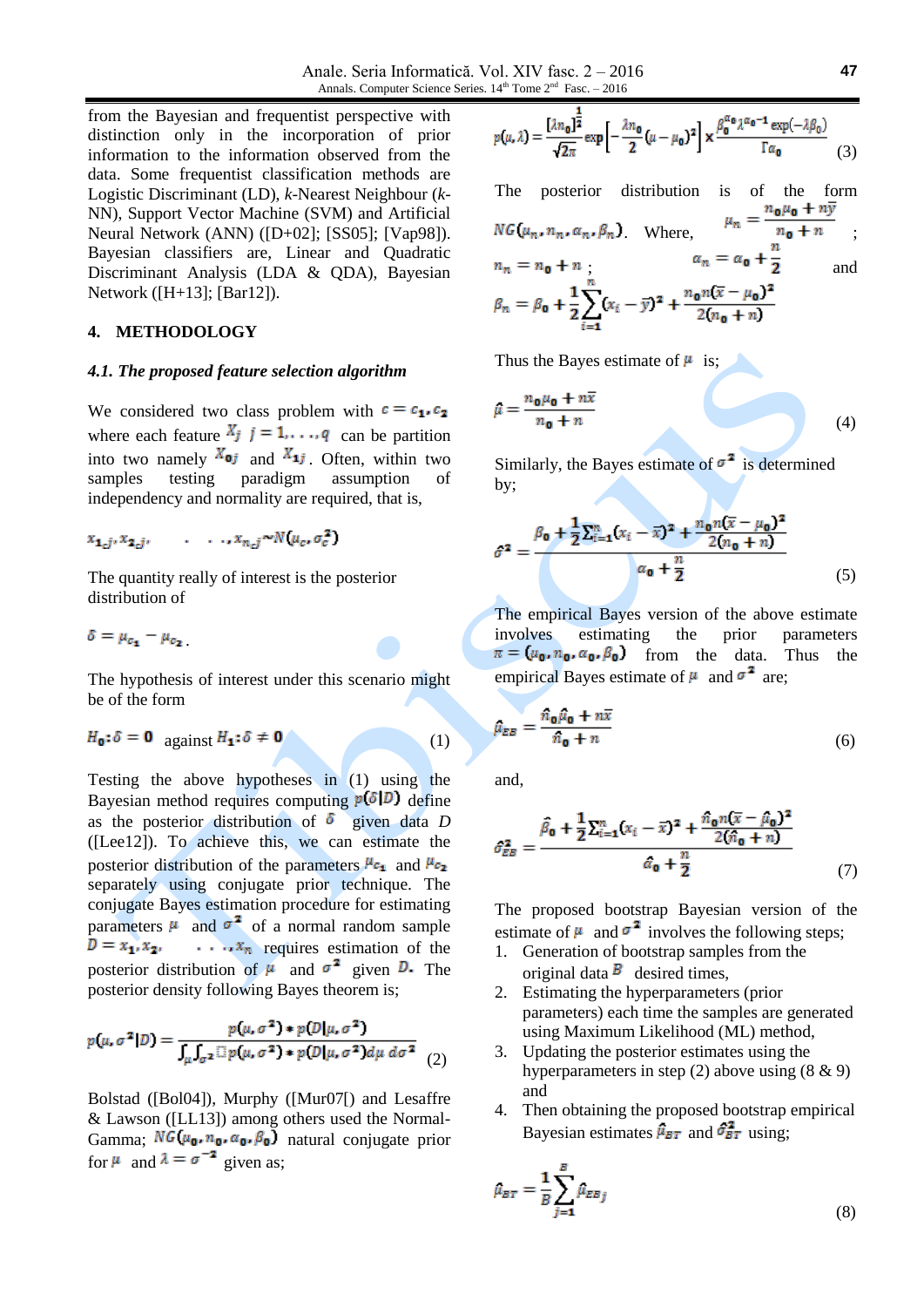$$
\hat{\sigma}_{BT}^2 = \frac{1}{B} \sum_{j=1}^B \hat{\sigma}_{EBj}^2
$$
\n
$$
\hat{\mu}_{BT} = \frac{1}{B} \sum_{j=1}^B \left[ \frac{n\bar{x}}{\hat{n}_{\mathbf{0}j} + n} + \frac{\hat{n}_{\mathbf{0}j}\hat{\mu}_{\mathbf{0}j}}{\hat{n}_{\mathbf{0}j} + n} \right]
$$
\n(9)

Now fixing  $\hat{n}_{oj} = B$  and  $\hat{\mu}_{oj} = \bar{x}_{bj}$ , where  $\bar{x}_{bj}$  is the jth ML estimate based on jth  $x_b$  bootstrap sample

drawn. That is,  $\bar{x}_{bj} = \frac{\sum_{i=1}^{n} x_{ib}}{n}$ Then,

$$
\hat{\mu}_{BT} = \frac{1}{B} \sum_{j=1}^{B} \left[ \frac{n\overline{x}}{B+n} + \frac{B\overline{x}_{bj}}{B+n} \right]
$$

$$
var[\hat{\mu}_{BT}] = \left[ \frac{n^2 + B}{(B+n)^2} \right] \frac{\sigma^2}{n}
$$

However, it can be show that the limiting form of  $n^2 + B$  $\left[\frac{B+1}{(B+n)^2}\right]$  as  $B \to \infty$  is 0, this justifies the

efficiency of the estimator over ML estimator. The Bootstrap samples of  $\hat{\mu}_{EB}$  represent the posterior distribution of  $\mu$ . Now moving to the two sample problem,  $p(\delta|D) = p(\mu_{c_1}^{BT}|D) - p(\mu_{c_2}^{BT}|D)$  where  $p(\mu_{c_1}^{BT}|D)$  and  $p(\hat{\mu}_{c_2}^{BT}|D)$  is the posterior distribution of  $\mu$  from class  $c_1$  and  $c_2$  respectively using the proposed bootstrap prior technique. Following central limit, the posterior distribution of  $\delta$ approaches normal distribution with mean  $\overline{\delta}$  and variance  $\sigma_{\delta}^2$ . Thus, the posterior probability of the null hypothesis  $H_0$  can then be estimated using

$$
p(H_{\mathbf{0}}|D) = 2\left[\mathbf{p}\left(\delta \leq 0 \middle| \left|\bar{\delta}\right|, \sigma_{\delta}^2\right)\right]
$$
\n(10)

If the probability is less than chosen significance level  $\alpha$ , we reject the null hypothesis and can conclude that  $H_1$  holds. The best subsets are those features with smallest  $p(H_0|D)$  when compared with a threshold value α. Furthermore, to correct for family wise error rate which often arise in multiple testing, the sidak (Abdi [Abd07]) method was adopted. The sidak method redefine the threshold  $\alpha$  $a_0 = 1 - (1 - \alpha)^{\frac{1}{q}}$ 

#### *4.2. The proposed classification methods*

Classification involves classifying an observation into one of C classes, where  $C \geq 2$ . Let  $\pi_c$  represent the overall or prior probability that a randomly chosen observation comes from the Cth class; also let  $f_{\downarrow}C(x) \equiv Pr(X = x | Y = c)$  denote the density function of X for an observation that comes

from the Cth class. In other words,  $f_c(x)$  is relatively large if there is a high probability that an observation in the Cth class has  $\overline{X} \approx x$ , and  $f_c(x)$ is small if it is very unlikely that an observation in the Cth class has  $X \approx x$  Then Bayes' theorem states that;

$$
Pr(Y = c | X = x) = (\pi_1 C f_1 C (x)) / (\Sigma_1 (l = 1)^{\dagger} C \mathbb{E} [\pi_1 l f_1 l (x) ] )
$$
\n(11)

One can simply plug in estimates of  $\pi_c$  and  $f_c(x)$ into (11). In general, estimating  $\pi_c$  is easy if we have a random sample of Ys from the population: we simply compute the fraction of the training observations that belong to the cth class. However, estimating  $f_c(x)$  tends to be more challenging, unless we assume some simple forms for these densities. We refer to  $p_c(\hat{X})$  as the posterior probability that an observation  $X = x$  posterior belongs to the cth class. That is, it is the probability that the observation belongs to the cth class, given the predictor value for that observation. As earlier defined, the Bayes classifier, classifies an observation to the class for which  $P_c(X)$  is largest, has the lowest possible error rate out of all classifiers. (This is of course only true if the terms in (11) are all correctly specified.) Therefore, if we can find a way to estimate  $f_c(x)$ , then we can develop a classifier that approximates the Bayes classifier. Such an approach is the Linear Discriminant Analysis (LDA) and Quadratic Discriminant Analysis (QDA). Hastie et al. [H+13] derived the LDA and QDA based on the assumption that  $f_c(x)$ follows the multivariate normal density function with density function given below as;

$$
f(x) = \frac{1}{(2\pi)^{\frac{p}{2}} |\Sigma|^{\frac{1}{2}}} \exp\left(-\frac{1}{2}(x-\mu)^{T} \Sigma^{-1}(x-\mu)\right)
$$
(12)

In the case of  $p > 1$  predictors, the LDA classifier assumes that the observations in the cth class are drawn from a multivariate Gaussian distribution N( $\mu_c$ ,  $\Sigma$ ), where  $\mu_c$  is a class-specific mean vector, and  $\Sigma$  is a covariance matrix that is common to all C classes. Plugging the density function for the cth class,  $f_c(X = x)$ , into (11) and performing a little bit of algebra reveals that the Bayes classifier assigns an observation  $X = x$  to the class for which

$$
\delta_c(x) = x^T \Sigma^{-1} \mu_c - \frac{1}{2} \mu_c^T \Sigma^{-1} \mu_c + \log \pi_c \tag{13}
$$

is largest.

We need to estimate the unknown parameters  $\mu_1, \ldots, \mu_c, \pi_1, \ldots, \pi_c$ , and  $\Sigma$ ; the formulas based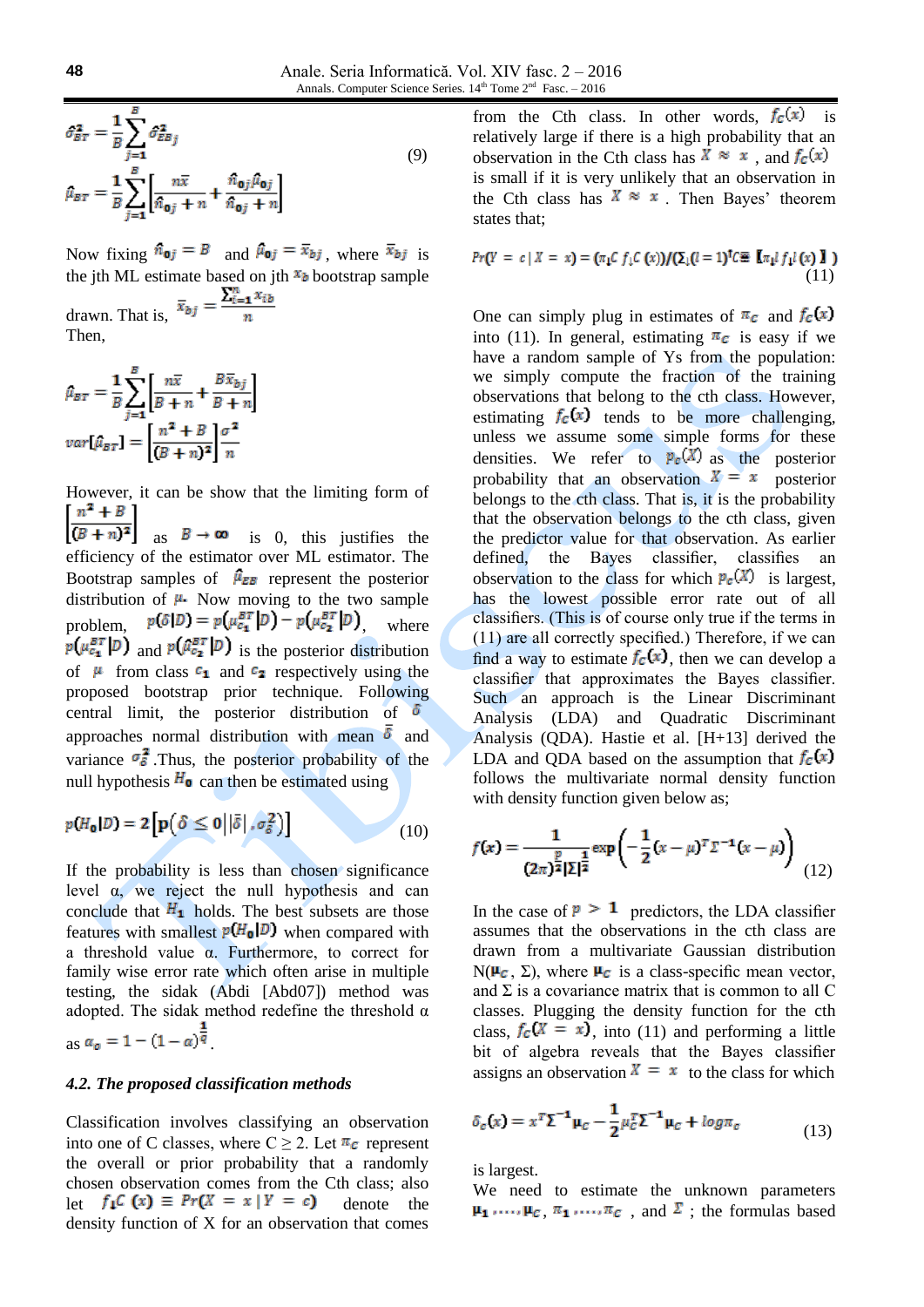on Maximum likelihood a frequentist approach are given below.

$$
\hat{\mu}_c = \frac{1}{n_c} \sum_{i:y_i=c}^{n_c} x_i
$$

$$
\hat{\Sigma} = \frac{n_c - 1}{n - C} \sum_{c=1}^{C} \hat{\Sigma}_c
$$

Where  $\hat{\Sigma}$  is the pooled variance covariance matrix of all the class and  $\bar{\Sigma}_c$  is the variance covariance matrix of each class. LDA plugs these estimates into (13) and classifies to the class for which  $\delta_c(x)$  is largest. Note that in (13)  $\delta_c(x)$  is a linear function of x; that is, the LDA decision rule depends on x only through a linear combination of its elements. This is the reason for the word linear in LDA (Hastie et al. [H+13]). In the same manner, if the equality of variance assumption is not satisfied then individual variance covariance matrix will be used instead of the pooled variance covariance matrix. Then (13) above can be modified to yield;

$$
\delta_c(x) = x^T \Sigma^{-1} \mu_c - \frac{1}{2} \mu_c^T \Sigma_c^{-1} \mu_c + \log \pi_c \tag{14}
$$

The decision rule based on (14) is referred to as Quadratic Discriminant analysis (QDA).

The bootstrap Bayes LDA Classifier proposed here make use of the estimates derived in (8) and (9) above with their respective formulas given below; Substituting the bootstrap bayes estimates leads to;

$$
\hat{\delta}_c(x) = x^T \hat{\Sigma}_{BT}^{-1} \hat{\mu}_{BT_C} - \frac{1}{2} \hat{\mu}_{BT_C} \hat{\Sigma}_{BT}^{-1} \hat{\mu}_{BT_C} + \log \pi_c \qquad (15)
$$

Again, the bootstrap bayes assign to the class for which  $\delta_c$  is the largest. The above formulation is the proposed bootstrap bayes denoted as B-LDA. Modifying for unequal class variance with  $\bar{\Sigma}_B$  c leads

to;

$$
\hat{\delta}_c(x) = x^T \hat{\Sigma}_{Bc}^{-1} \hat{\mu}_{Bc} - \frac{1}{2} \hat{\mu}_{Bc}^{-1} \hat{\Sigma}_{Bc}^{-1} \hat{\mu}_{Bc} + \log \pi_c \quad (16)
$$

Which we refer to as our proposed bootstrap bayes denoted as B-QDA.

#### **5. SIMULATION STUDY AND ANALYSIS**

To implement our newly proposed feature selection procedure and classifiers (B-LDA and B-QDA), we intend to simulate typical microarray data set with  $p > n$  i.e (the number of genes are strictly greater than the sample sizes) on which the procedure would be tested to ascertain its suitability and results' efficiencies. The performance of our method relative to some of the existing feature selection and classification methods shall be equally assessed using such simulated data. We consider two other methods under feature selection (Bayesian MCMC and Welch t - statistic). Similarly under classification, we consider Naïve bayes, LDA, QDA, K-NN and LD. The procedure we employed for simulating microarray data set here follows the method of Yahya ([Yah12]) with little modifications. We simulated  $n = 100$  observations representing the number of patients samples with two distinct biological groups  $Y = 0$  (normal patients) and  $Y = 1$  (diseased/tumour patients). On each (diseased/tumour patients). On each<br>on. 1000 covariates. observation, 1000 covariates,  $X = (X_1, \cdot)$  $\ldots$   $\bar{X}_{1000}$ , representing the observed gene expression profiles were simulated. The datasets  $X|Y = 0$  were simulated from multivariate normal distribution with mean  $\mu_0$ ,  $\mu_0 \neq 0$  and variance-covariance matrix  $\Sigma$ . Of 1000 genes simulated on group 1 subjects, 5 of them were simulated from the mixture of two multivariate normal densities with the same covariance matrix  $\Sigma$ , and means  $\mu_1$  and  $\mu_2$ . The pdf of the dataset used can be written as:  $P(x) = N(\mu_1, \Sigma)P_1 + N(\mu_2, \Sigma)P_2$  where  $P_1 = P_2 = 0.5$ . The remaining 995 genes for group 1 were simulated from  $N(\mu_0, \Sigma)$  distribution as those in group 0. The remaining genes that were simulated from  $N(\mu_0, \Sigma)$  densities constitute the genes with relatively low expression levels, but not necessarily zero, only that their expression levels are not as strong as those in the former group. The samples generated were in-turn partition into test and train set using the ratio (10:90). The bootstrap sample size B and number of iteration were fixed at  $1000$  In addition, we also used a published real life datasets on colon cancer.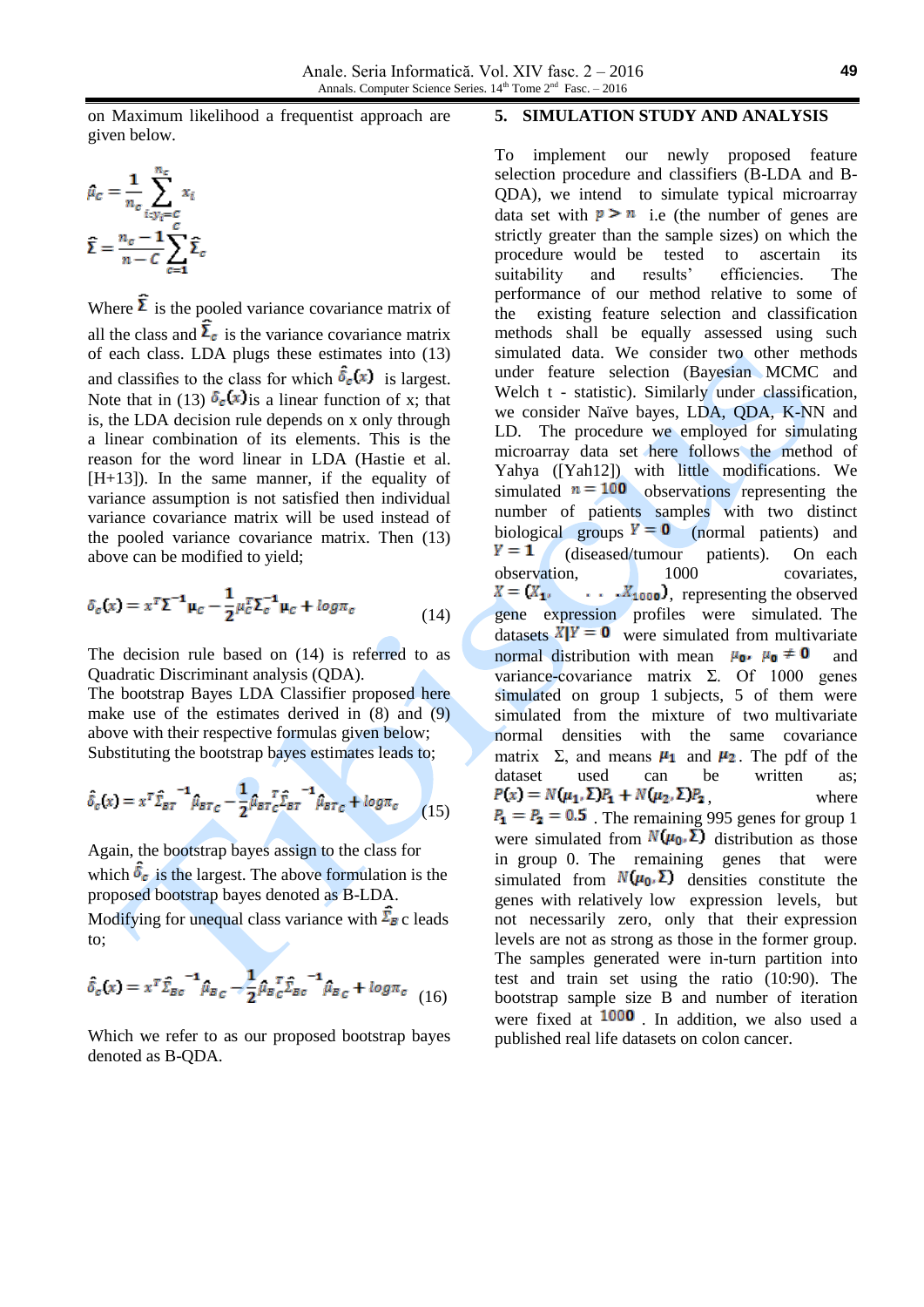Anale. Seria Informatică. Vol. XIV fasc. 2 – 2016 Annals. Computer Science Series.  $14<sup>th</sup>$  Tome  $2<sup>nd</sup>$  Fasc.  $-2016$ 

| Method            | Simulated data           | Real-life data (Colon Cancer) |
|-------------------|--------------------------|-------------------------------|
|                   | True: X1, X2, X3, X4, X5 |                               |
| <b>Welch Test</b> | X4, X5, X1, X3(4)        | X1772, X1582, X1771 (3)       |
| <b>MCMC</b>       | X5, X4, X1, X3 (4)       | X1671, X249, X1772, X1042,    |
|                   |                          | X1582, X1771, X1325, X780,    |
|                   |                          | X515(9)                       |
| Proposed          | X5, X4, X1, X3 (4)       | X138, X249, X513, X625, X780, |
| <b>BT</b> Method  |                          | X1582, X1771, X1772 (8)       |

**Table 1: Genes selected using the three features selection algorithm for simulated and real-life data sets**

**Table 2: Classification Performance (%) of the feature selection methods and classifiers for simulated data set with proportion of test set fixed at 0.1**

|                  | Performance using Welch t-test for feature selection with (4) genes selected |            |              |            |              |        |             |
|------------------|------------------------------------------------------------------------------|------------|--------------|------------|--------------|--------|-------------|
| <b>ASSESMENT</b> | <b>CLASSIFIERS</b>                                                           |            |              |            |              |        |             |
| <b>CRITERIA</b>  | <b>NAIVE</b>                                                                 | <b>LDA</b> | <b>B-LDA</b> | <b>ODA</b> | <b>B-ODA</b> | LD     | <b>K-NN</b> |
| <b>MER</b>       | 4.12                                                                         | 0.00       | 0.00         | 0.00       | 0.00         | 0.00   | 0.00        |
| <b>CCR</b>       | 95.88                                                                        | 100.00     | 100.00       | 100.00     | 100.00       | 100.00 | 100.00      |
| <b>SENS</b>      | 89.66                                                                        | 100.00     | 100.00       | 100.00     | 100.00       | 100.00 | 100.00      |
| <b>SPECS</b>     | 100.00                                                                       | 100.00     | 100.00       | 100.00     | 100.00       | 100.00 | 100.00      |
| <b>PPV</b>       | 100.00                                                                       | 100.00     | 100.00       | 100.00     | 100.00       | 100.00 | 100.00      |
| <b>NPV</b>       | 94.94                                                                        | 100.00     | 100.00       | 100.00     | 100.00       | 100.00 | 100.00      |

**Table 3: Classification Performance (%) of the feature selection methods and classifiers for colon cancer data set with proportion of test set fixed at 0.1**

|                  | Performance using Welch t-test for feature selection with (3) genes selected       |            |              |            |              |       |             |  |
|------------------|------------------------------------------------------------------------------------|------------|--------------|------------|--------------|-------|-------------|--|
| <b>ASSESMENT</b> | <b>CLASSIFIERS</b>                                                                 |            |              |            |              |       |             |  |
| <b>CRITERIA</b>  | <b>NAIVE</b>                                                                       | <b>LDA</b> | <b>B-LDA</b> | <b>ODA</b> | <b>B-QDA</b> | LD    | <b>K-NN</b> |  |
| <b>MER</b>       | 20.25                                                                              | 28.12      | 26.98        | 49.65      | 48.73        | 26.52 | 22.40       |  |
| <b>CCR</b>       | 79.75                                                                              | 71.88      | 73.03        | 50.35      | 51.27        | 73.47 | 77.60       |  |
| <b>SENS</b>      | 68.78                                                                              | 78.42      | 79.07        | 68.83      | 98.05        | 77.92 | 82.92       |  |
| <b>SPECS</b>     | 90.71                                                                              | 65.38      | 66.98        | 90.61      | 4.50         | 69.08 | 72.28       |  |
| <b>PPV</b>       | 91.17                                                                              | 73.79      | 74.78        | 50.20      | 50.88        | 76.35 | 79.56       |  |
| <b>NPV</b>       | 78.46                                                                              | 79.65      | 80.44        | 59.40      | 70.25        | 80.01 | 85.07       |  |
|                  | Performance using proposed BT method for feature selection with (8) genes selected |            |              |            |              |       |             |  |
|                  | <b>CLASSIFIERS</b>                                                                 |            |              |            |              |       |             |  |
| <b>ASSESMENT</b> | <b>NAIVE</b>                                                                       | <b>LDA</b> | <b>B-LDA</b> | <b>QDA</b> | <b>B-QDA</b> | LD    | <b>K-NN</b> |  |
| <b>CRITERIA</b>  |                                                                                    |            |              |            |              |       |             |  |
| <b>MER</b>       | 22.12                                                                              | 17.48      | 16.27        | 28.30      | 33.17        | 19.05 | 19.93       |  |
| <b>CCR</b>       | 77.88                                                                              | 82.53      | 83.72        | 71.70      | 66.83        | 80.95 | 80.08       |  |
| <b>SENS</b>      | 65.18                                                                              | 93.36      | 93.31        | 65.23      | 96.25        | 88.91 | 90.86       |  |
| <b>SPECS</b>     | 90.51                                                                              | 71.68      | 74.13        | 90.56      | 37.36        | 72.98 | 69.28       |  |
| <b>PPV</b>       | 90.39                                                                              | 81.35      | 82.80        | 68.68      | 63.67        | 81.44 | 79.44       |  |
| <b>NPV</b>       | 76.90                                                                              | 93.85      | 93.91        | 92.73      | 93.31        | 89.99 | 91.80       |  |
|                  | Performance using MCMC method for feature selection with (9) genes selected        |            |              |            |              |       |             |  |
|                  | <b>CLASSIFIERS</b>                                                                 |            |              |            |              |       |             |  |
| <b>ASSESMENT</b> | <b>NAIVE</b>                                                                       | <b>LDA</b> | <b>B-LDA</b> | <b>ODA</b> | <b>B-ODA</b> | LD    | $K-NN$      |  |
| <b>CRITERIA</b>  |                                                                                    |            |              |            |              |       |             |  |
| <b>MER</b>       | 17.35                                                                              | 17.02      | 16.52        | 29.48      | 37.58        | 20.27 | 16.50       |  |
| <b>CCR</b>       | 82.65                                                                              | 82.97      | 83.47        | 70.53      | 62.42        | 79.72 | 83.50       |  |
| <b>SENS</b>      | 74.98                                                                              | 93.36      | 92.56        | 74.98      | 95.30        | 85.56 | 85.61       |  |
| <b>SPECS</b>     | 90.31                                                                              | 72.58      | 74.38        | 90.36      | 29.52        | 73.88 | 81.37       |  |
| <b>PPV</b>       | 91.61                                                                              | 81.58      | 82.85        | 66.62      | 59.88        | 80.86 | 85.95       |  |
| <b>NPV</b>       | 83.00                                                                              | 93.97      | 93.35        | 96.14      | 89.17        | 87.84 | 88.96       |  |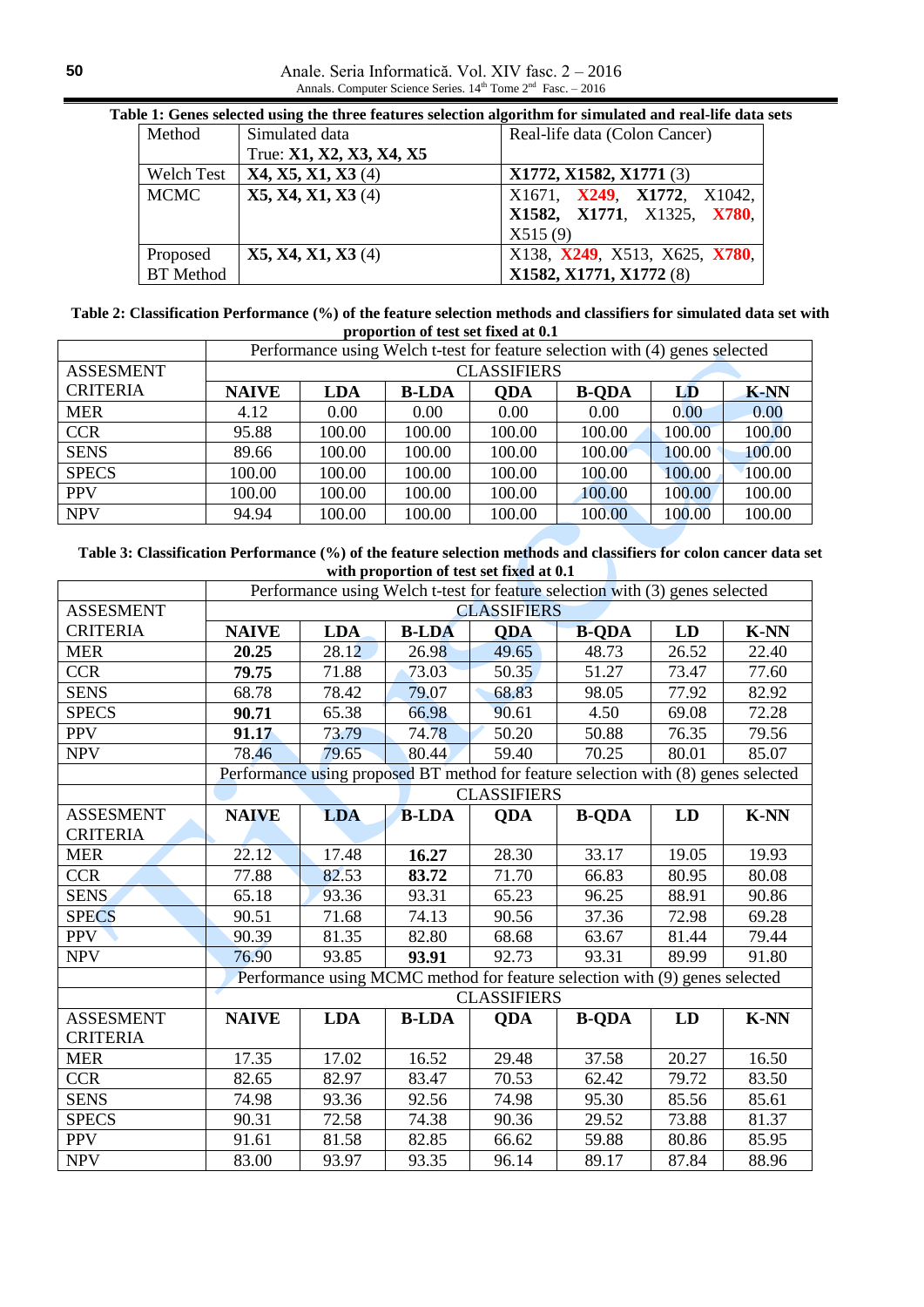## **6. DISCUSSION OF RESULTS AND CONCLUSION**

In this paper, the performance of the Bayes classifier using linear and quadratic discriminant analyses were updated with the application of bootstrap prior technique in the area of preliminary feature selection and estimation of parameters needed for adequate classification. Starting with simulated data results, the true significant genes are X1, X2, X3, X4, X5, with gene X2 having the least effect on the outcome variable. All the features selection algorithms adequately identified the most significant genes (X1, X3, X4, X5). These selected genes within the biological realm are often terms as relevant biomarkers. The genes identified were then used for classification which resulted to the classification performance (%) presented in table 2. Since the genes were perfectly identified, the 100% accuracy achieved by most of the frequentist and Bayesian method shouldn't be questioned. In addition, the failure of the Naïve Bayes classification method was as a result of the simulation scheme used, in which we incorporated some level of correlations between adjacent features. Moving to the real-life data set used, the data were on clinical results on colon cancer. The data contain 2,000 gene expression profiles of 62 tissue samples with two distinct clinical groups of tumorous (40 tissue samples) and normal (22 tissue samples) subjects. These data are freely available and can be downloaded at [http://microarray.princeton.edu/oncology/affydata/in](http://microarray.princeton.edu/oncology/affydata/index.html) [dex.html.](http://microarray.princeton.edu/oncology/affydata/index.html) The feature selection algorithms disagree on the subset of features selected. The algorithm based on the welch-t can be regarded as been conservative, with fewer genes selected, precisely (3) genes. Although the 3 genes selected were equally selected by the other methods. These selected genes (**X1772, X1582, X1771**) can be regarded as those with high biological relevance to the outcome of interest (colon cancer). The features identified by the algorithm were also used by the classification methods. The highest accuracy from most of the classifiers was observed when we used features identified by the proposed BT method. On a general note, the proposed feature selection method improved the accuracy of the classifiers. Also, the proposed classification method (B-LDA) improved classification accuracy for both simulated and real life data sets used.

## **REFERENCES**

[Abd07] **H. Abdi** - *Encyclopedia of Measurement and Statistics*, chapter Kendall rank correlation, 2007.

- [Bar12] **D. Barber** *Bayesian Reasoning and Machine Learning*. Cambridge University Press, United Kingdom, 2012.
- [Bol04] **W. M. Bolstad** *Introduction to Bayesian Statistics*, John Wiley & Sons, Ltd, New Jersey, 2004.
- [BL01] **P. Baldi, A. Long** *A Bayesian framework for the analysis of microarray expression data: regularized t-test and statistical inferences of gene changes*. Bioinformatics, 17(6), 509-519, 2001.
- [D+02] **S. Dudoit, Y. H. Yang, M. J. Callow, T. P. Speed** - *Statistical methods for identifying differentially expressed genes in replicated cDNA microarray experiments*. Statistica Sinica, 12, 111- 139, 2002.
- [G+99] **T. R. Golub, D. K. Slonim, P. Tamayo, C. Huard, M. Gaasenbeek, J. P. Mesirov, H. Coller, M. L. Loh, J. R. Downing, M. A. Caligiuri, C. D. Bloomfield, E. S. Lander** - *Molecular Classification of Cancer: Class Discovery and Class Prediction by Gene Expression Monitoring*. Science, 286.5439: 531-537, 1999.
- [H+13] **T. Hastie, G. James, D. Witten, R. Tibshirani** - *An introduction to statistical learning* (Vol. 112). New York: Springer, 2013.
- [Lee12] **P. M. Lee** *Bayesian statistics: an introduction*. John Wiley & Sons, 2012.
- [LL13] **E. Lesaffre, A. B. Lawson** *Bayesian Biostatistics*. John Wiley & Sons, Ltd, New Jersey, 2013.
- [Mur07] **K. P. Murphy** *Conjugate Bayesian analysis of the Gaussian distribution*. Technical report, UBC, 2007.
- [NR02] **D. V. Nguyen, D. M. Rocke** *Tumour classification by partial least squares using gene expression data*. Bioinformatics,18, 39–50, 2002.
- [N+01] **M. A. Newton, C. M. Kendziorski, C. S. Richmond, F. R. Blattner, K. W.**